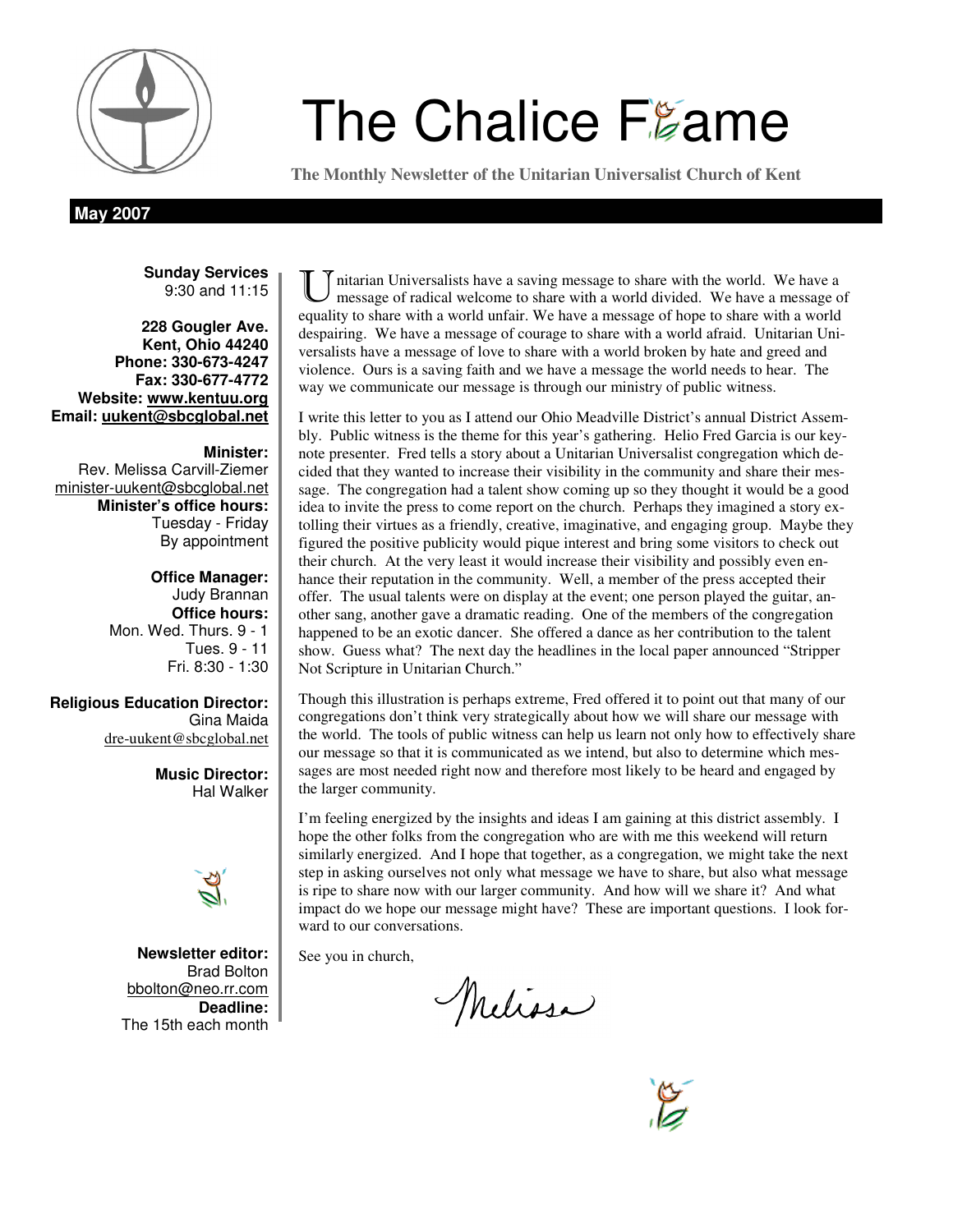#### **May Sermons**

6 May *We Are the Music* 

Music director Hal Walker

Music is born in us and emerges from us in many different ways. Music Sunday will explore the diversity of musical expression within our congregation.

#### 13 May 2007 *The Truth Behind the Story*

Rev. Melissa Carvill-Ziemer and Worship Associate Lori McGee Our ideals can be a wonderful source of inspiration and motivation. Aspiring to the ideal is a good thing right? Well, except when those aspirations prevent us from embracing the real. This service will explore idealism, especially when it comes to family life.

#### 20 May 2007 *Teamwork and Community*

Rev. Melissa Carvill-Ziemer and Worship Associate Marion Yeagler The longing for a people and a place to belong is fundamental to the human experience. This morning we will celebrate the power and possibility that comes of belonging together.

#### 27 May 2007 - **10:30 am only** *In Memoriam*

Rev. Melissa Carvill-Ziemer and Worship Associate Ted Voneida We will gather this Memorial Day to remember those who have died, to honor those who have served and to reflect on how we are called in this time of war. Please note, we will have one service only at 10:30 am.

#### Message from the Moderator

'xciting news! Membership of the church has reached 182, matching the highest number on record. If you have been considering joining, you might be the one to create a new record for the UU Church of Kent!

Let's thank the Membership Committee: Lynn Kindsvatter and Kay Clatterbuck (co-chairs) and the committee members: Kathy Wilen, Linda Mishler, Mary Leeson, Bonnie Harper, Jane Krimmer, Lori McGee, and new members of the committee: Joanne and Brian Slease. Several times a year they have put on popular and successful new member classes, created and staffed a new member welcoming table and have helped integrate new members into our congregation.

I would also like to thank our Nominating Committee: Christie Anderson, Saul Flanner and Sandy Bowers. They have worked diligently and with great care to prepare a slate of nominees for the election in May. If you have agreed to be a nominee….thank you in advance for your generosity.

Please plan to attend the Annual Congregational meeting on May 5<sup>th</sup> at 7pm and the voting meeting on Sunday May 6<sup>th</sup> at 10:45. There are some important topics for consideration. Full details are available elsewhere in the newsletter.

The Finance Committee, chaired by Susan Goekler, has begun drafting a financial policies and procedures manual. They have also developed a proposal for a change in the church's fiscal year, which will be discussed and voted on at the upcoming Congregational Meetings. Thank you Susan, and members: Mac Goekler, Chris Hurlbut, Jane Krimmer, Rhonda Richardson, Bob Erdman, Beth Wills and Susan Smith for all your work in this important area of church work.

The Search Committee for a new Director of Religious Education is actively looking for a candidate for this position. In the meantime Gina Maida our Temporary RE coordinator is doing excellent work. Thank you to Gina and all the RE volunteers for keeping this program alive and functioning for our children.

Do contact me if you have concerns or questions. If I cannot help, I will direct you to the right person or committee. My term as Moderator of the Board will end after the voting meeting on May  $6<sup>th</sup>$ . Kathy Kerns is the nominee for the Moderator position for 2007 to 2008. In Faith, Trish McLoughlin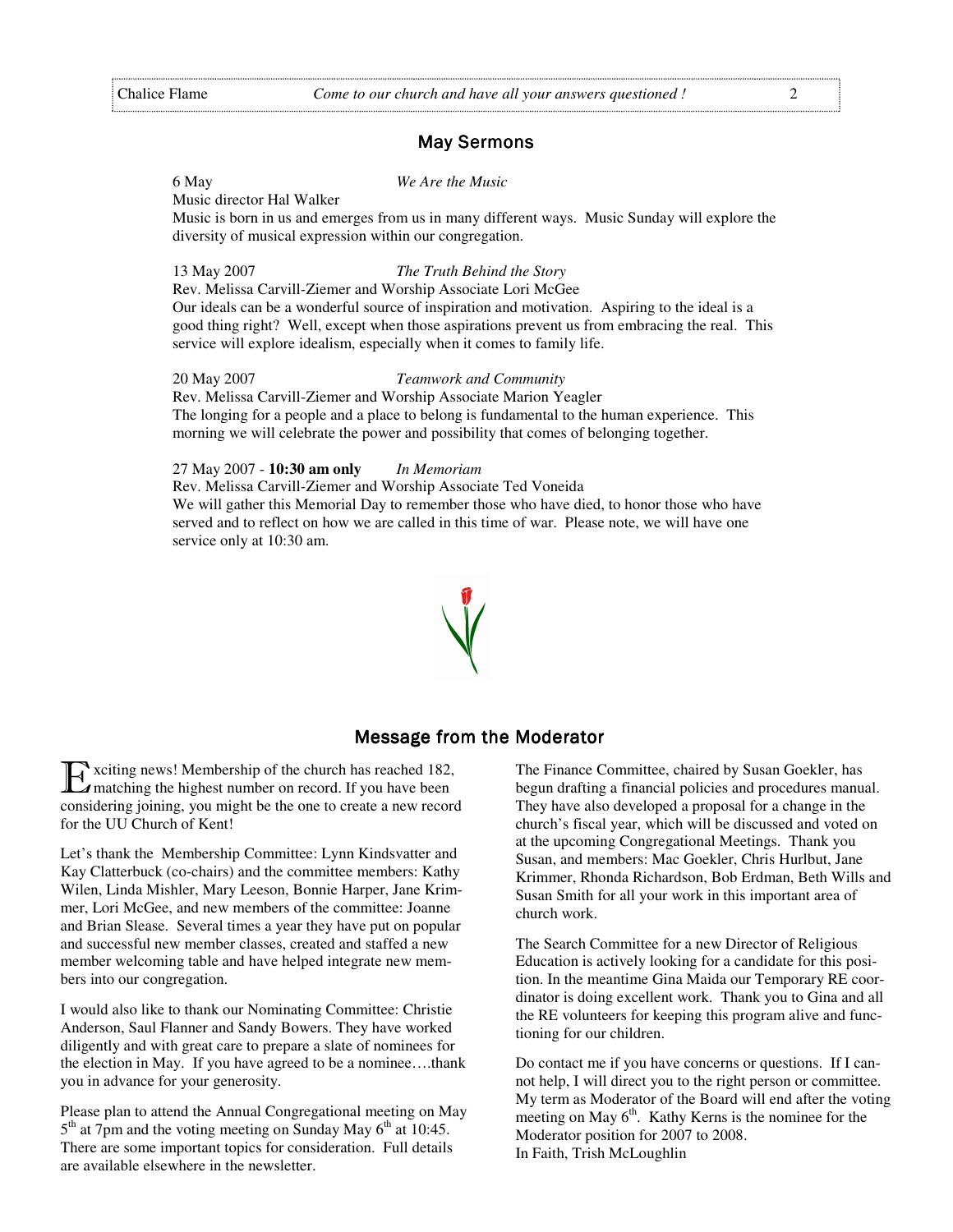# Steward of the Month -Michelle Angelo-Baker

 $\chi$  ou may have heard recently an angelic voice coming from the sanctuary. This voice belongs to Michelle. She often teams up with Hal for special offerings of music and it is very apparent that her soulful sound can touch the congregation with very little effort.

Michelle has attended our church since 2001. She and her husband Paul were married here on May 17, 2003. She loves coming into the sanctuary knowing that this is where it happened.

Upon being asked why she continues to attend here, she says, "I like the fellowship, the minister, and especially experiencing a place where I can explore the 'unexplained'. My spiritual practice is having the opportunities to speak for those who cannot, particularly those with special needs. Social Justice, that is what I like to work for."

Michelle keeps busy with graduate school, majoring in Special Education (this seems perfect for her goal of including social justice). She sincerely believes in a free and appropriate education for ALL people.

Her favorite childhood memory is really cool. She remembers to this day, how her mother would take her swimming and let her stay past dinnertime when the other kids had to go home! This proves that it's the little things that count.

Her hope for the future of our church? "That we would continue to grow and let the world at large know who we are, because Unitarian Universalists have something very valuable to offer. Maybe then they will stop asking, 'what do you believe?'"

Michelle's favorites are:

Activity: Movies, Live music, being with friends Animal: Cats, BUT, I have a cockatiel named 'Edgar' Color: Green Favorite Human: Paul Season: Fall Food: Thai

Michelle, we thank you for all that you have done for us. Keep on keepin' on with your studies for we are rooting for you!! Peace and Justice be yours as well as your own witness. We name you: Michelle the Magnificent!

*Rebecca Haines*



# Finance Committee Proposes Change in Fiscal Year

The Finance Committee of the UU Church of Kent is now up and running. We are reviewing financial practices, policies and procedures and preparing a document that formalizes them. As part of that process, we are conducting an analysis of the financial functions in the church. This summer we will begin preparing a budget to submit to the congregation for 2008. Current members are Susan Goekler (chair), Bob Erdman, Mac Goekler, Chris Hurlbut, Jane Krimmer, Rhonda Richardson, Susan Smith, and Beth Wills. Our next meeting will be Wednesday, May 16 at 6 p.m. at the church. The committee is open to new members. If you are interested in joining, please come on May 16 or contact Susan Goekler.

One of our first recommendations is to change the fiscal year from a calendar year to a July 1 – June 30 year. This will make our fiscal year consistent with the UUA and the Ohio Meadville District, to which we belong. It will also allow us to conduct the annual canvass in the spring so it is not close to the service auction, since both of them are significant sources of income for the church. By having the service auction earlier in the fiscal year, we can also make adjustments to the budget if there is a large difference between the budgeted income from the auction and the actual income. This proposed change will be among those the congregation will vote on in May. If the congregation accepts this change, we will conduct the annual canvass this fall as usual since our current budget is through December of 2007. That canvass, however, will be for an 18 month pledge. The transition will be an 18-month fiscal year of January 1, 2008 to June 30, 2009.

*Susan Goekler* 



*So many people give of their time, talents and treasure to support the life and work of this church. Ours is a vibrant community of faith thanks to the abundant generosity and deep commitment of so many members and friends. We are grateful for the gifts we share.* 

*The Board of Trustees, along with the minister and the church staff, has decided to highlight that gratitude by formally recognizing one person each month (through June 2007) for their dedicated stewardship of our shared ministry.* 

*This is a community generous in so many ways. By this recognition we hope to say thank you more often to the good people who nurture and sustain our shared ministry.*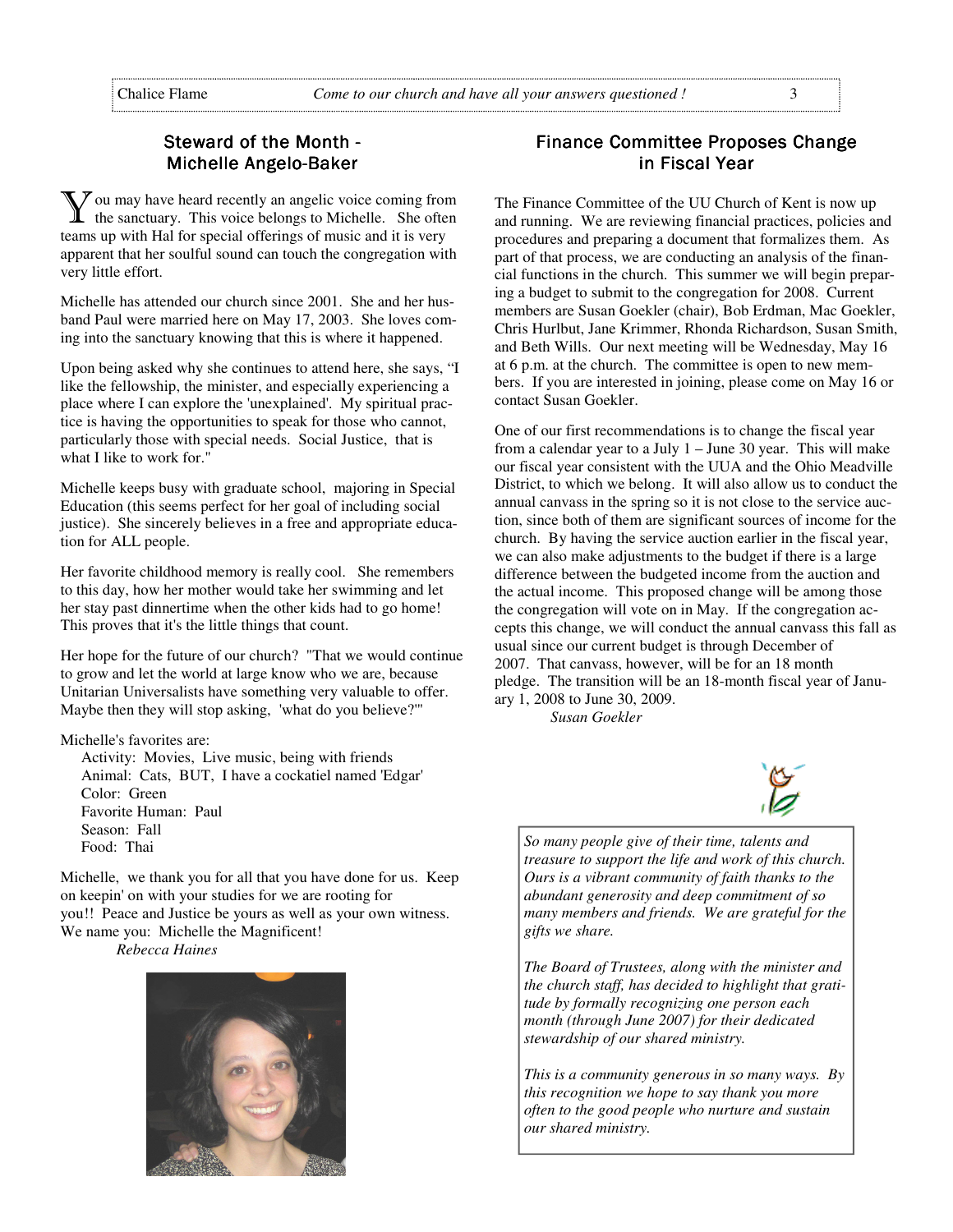# Congregational Resolution -**Stop The Darfur Genocide**

 $t$  the May 5th and 6th annual meeting, the congregation *will consider and will vote on the following proposed resolution, presented by the Social Justice Committee:*

We the members of the Unitarian Universalist Church of Kent demand that the genocide in the Darfur region of Sudan be stopped immediately.

We call on the Security Council of the United Nations, President John Kufuor of Ghana and the current Chairman of the African Union, and President George W. Bush of the USA to use all available peaceful means to end the genocide in the Darfur region of Sudan.

The rest of the world has far too long turned a blind eye to the repeated African genocides. This must stop now and never be repeated.

The current African Union peacekeeping force is grossly inadequate for the serious task at hand.

We demand that the US government and the United Nations immediately supply the African Union Darfur peacekeepers material support so that the refugees can be protected.

We demand that the United Nations Security Council apply enough pressure on the Sudanese government to allow the entry of a United Nations Peacekeeping force and sufficient humanitarian aid to relieve the current suffering.

We demand that the refugees in the Darfur region be provided safe passage to their homelands and be provided aid to restore them to their former quality of life.

Our Unitarian Universalist Principles compel us to take this action.

We covenant to affirm and promote:

The inherent worth and dignity of every person Justice, equity and compassion in human relations

These first two principles clearly inform us of our obligation to seek justice for the refugees in Darfur.



# **Updated Directory Plans**

With all of the new faces in our growing congregation, the Membership Committee has made plans to publish an updated directory of our members and friends. We hope to get photos of as many of you as possible. Details will be forthcoming in the Thread from the Web.

 *Jim Scott, Trustee for Fellowship* 

# Nominees for Annual Election Announced

The Nominating Committee, comprised of Saul Flanner, Sandy Bowers and Christie Anderson, is pleased to announce the slate of individuals for the congregation's consideration at the upcoming election. The following names will be submitted at the Annual Meeting to be held on May  $6<sup>th</sup>$ :

Board Positions Kathy Kerns Moderator Beth Straubhaar Treasurer Lori McGee Secretary

Rhonda Richardson Assistant Moderator Joel Slater Trustee for Programming Randy Ruchotzke Trustee for Building and Grounds<br>Brett Orsburn Trustee for Wider World Trustee for Wider World

Financial Secretary Dan Hayes

Nominating Committee

Kim Marfy, Chair Christie Anderson Kay Clatterbuck Paulette Thurman



# UU Niagara Experience July 15-18, 2007

If you have ever wanted to visit Niagara Falls or if it is already one of your favorite places, this is a chance to experience the wonder of Niagara Falls including some great educational opportunities while in the company of UUs from around the country. The UU Church of Niagara is conducting a four day UU Niagara Experience which is a lifetime opportunity to encounter the Falls up close from every perspective, even safely riding beneath a tethered balloon. Spend four days with us exploring the rich history and natural wonders around the Falls. For information visit our web site : http://www.uunex.net/ Email: info@uunex.net

Telephone : (716) 791-4453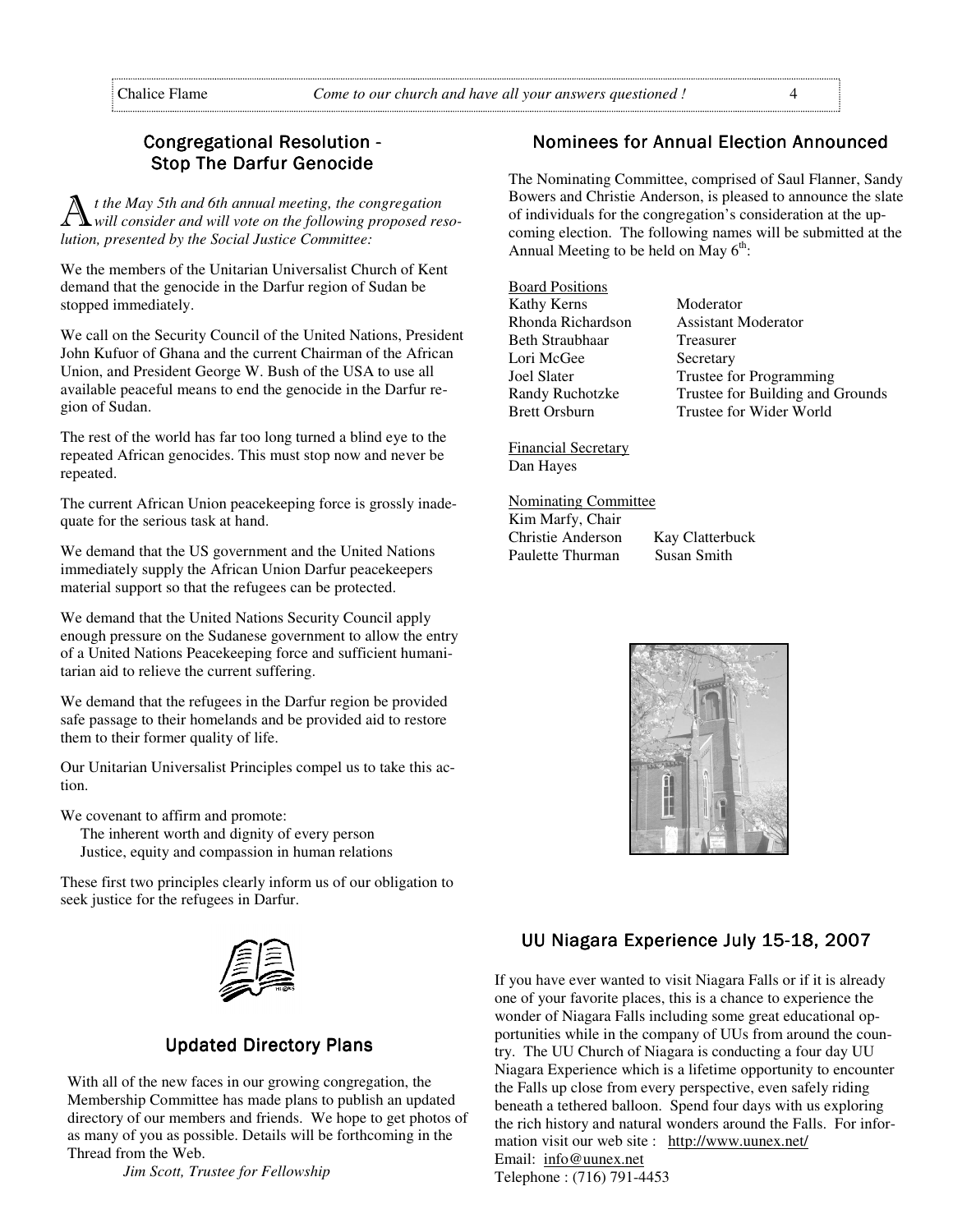# Silent Movies to be Shown at Church

Rare, old silent films will be shown at the Unitarian Universalist Church of Kent, 228 Gougler Ave., on Sat. April 28 at 7 pm. Films such as "Dog Factory", "Fall of the House of Usher", "The Flute of Krishna" and "The Wonderful World of Oz" will be shown accompanied by a variety of live musicians and fabulous desserts.

The event, which costs \$10, is open to the public and childcare is available for a small fee. For more information contact Mike Hovancsek or call the church office at (330) 673-4247.

#### **Beltane**

 Beltane marks the last of the three spring festivals. It is the zenith of Spring and the Earth fully awakening from her winter slumber. The Goddess manifests as the May Queen and the God emerges as the Jack of the Green. The traditional dance around the Maypole represents their unity. Along with its counterpart Samhain, it divides the year into two, the dark half celebrated at Samhain and the light half celebrated at Beltane. At Samhain we honor the dead, and at Beltane we honor life in all its fullness. Ancient peoples celebrated with fires and feasts. The tradition of May Boughing was observed as young men gathered woods and flowers to hang on the homes of their prospective loves. Celebrate the day by wearing bright colors, and spending time gathering flowers and enjoying nature. Happy Beltane!

 *Beth Straubhaar, CUUPS* 



Pagan 101 May Meetings

The Pagan 101 class for May will be on Tuesday, May  $1<sup>st</sup>$  at 7:00 p.m. in the Sanctuary. The topic for May will be Basic Rituals, Casting a Circle, Calling the Quarters and Inviting Deity. Please come and join us. The monthly CUUPS meeting will be on Tuesday, May 15 at 7:30 p.m. in the Sanctuary.

## Your Special Social Justice Offering

The congregation continues to contribute generously to social justice projects and programs of all kinds. In March, members and friends of the congregation donated \$566 in a special offering for Safer Futures, the shelter for people who have suffered from domestic violence in Portage County.

# Calling all Parents and Young Teens (10-14) -Mav 19 Movie Night at Church

Here's a chance to spend some meaningful family time together! Come to the UU Church of Kent on Saturday, May 19, 2007, 6:30-9:30 p.m. for a movie night for parents or grandparents and young teens ages 10-14. Church member Rhonda Richardson and Margaret Pevec (formerly a member of our church and now a member of the UU Fellowship of Lafayette, CO) will introduce their new book What Kids REALLY Want to Ask: Using Movies to Start Meaningful Conversations (A Guidebook for Parents and Kids Ages 10-14) *(© 2007, VanderWyk & Burnham Publishers, Acton, MA).* A full-length feature film will be shown in the sanctuary, followed by family discussions using suggestions and prompts from the book. Popcorn and drinks will be served. Child care will be available for younger siblings. For further information contact Rhonda Richardson.

#### Book Club Turns Page

**May 15** we will meet at 7 pm at Kathie Slater's, Kent. We will read Anne Tyler's Digging to America. This book tells the story of two families who meet at the airport when they are adopting Korean infants.

**June 12** we will meet at 7 pm at Annie Brightbill's, in Stow (off Charring Cross). We will read The Memory Keeper's Daughter by Kim Edwards. This is an auspicious debut novel that revolves around one unfortunate choice made by a man who felt there could be no other outcome to the situation.

On **July 10** we will meet at 7 pm at Martha Kluth's. We will read a book of our choice by Jodi Picoult. The Washington Post reports, "Picoult has become a master-almost a clairvoyantat targeting hot issues and writing highly readable page-turners about them…It is impossible not to be held spellbound by the way she forces us to think, hard, about right and wrong."



**Cleanup on Riverday** 

Set aside May 19th, 10am to noon for cleanup along the Cuyahoga River in Kent. This activity is an official activity for River Day by our church. It is being coordinated by the Social Justice Committee and the Walden group.

Look for a sign-up sheet in the Fellowship Hall and meet (with heavy gloves and work boots) in the church parking lot at 10am May 19. For more information contact Caroline Arnold or Liz Erickson.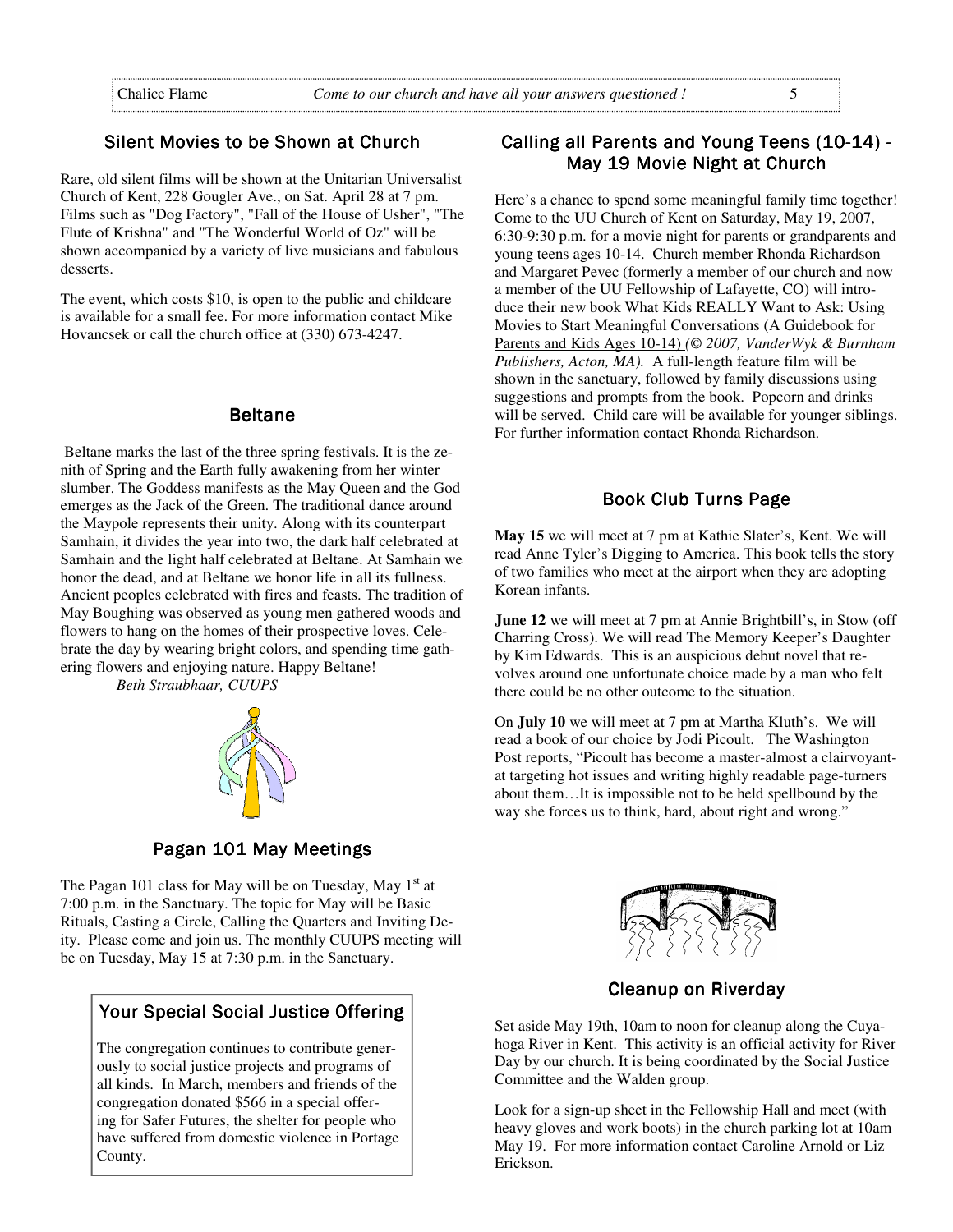# Adult Religious Explorations for May **Everyday Spiritual Practice**

Plato said, "The life which is unexamined is not worth living". UU Minister Scott Alexander quotes this at the beginning of his book Everyday Spiritual Practice, as he points out that many of us fail to structure our lives in any meaningful way. His book suggests all sorts of ways for us to examine, shape and care for our lives and those around us in a deeper, more spiritual way. This series is based on some of the major headings of his book. Many of us engage in activities that fit into these broad categories, which "deepen our relationship with life". Come and learn from these experiences: from meditation, to tai chi and yoga, knotting, music, social action for peace—and much more.

May 6th Contemplation May13th Relationships May 20th Movement May 27th Peacemaking June 3rd Creativity *Liz Erickson* 

#### Sermons and Minutes Available

Some of Rev. Melissa Ziemer's past sermons are available in the Founders' Lounge for \$1.00 each. Your donation can be placed in the black lockbox, also in the lounge.

The Board meeting minutes are available for review in the Founders' Lounge.



## Young Adult Unirondack in Spring

Springtime in the mountains is a beautiful way to experience our special community. Join us and see for yourself.

Memorial Day Weekend, revamped for young adults! Our 18 - 25 year olds have been excitedly planning this for months now. Don't let anyone you know miss it! Look under Susan B. Anthony on our website.

Register for summer camp now. Spaces are filling up quickly. Join us for a work weekend or the RE/OWLS retreat. Improvements are being made to the lodge this spring. Help us improve our staff areas by donating attractive used furniture. Please email: director@unirondack.org See you at Camp!

www.unirondack.org

#### Tai chi --

- a non-impact "meditation in motion." Although you can study it for a lifetime, by coming you do not make a commitment for any number of sessions -- come when you can. You are welcome to start any Monday night. Wear loose fitting clothing, as it is participatory. Questions? Contact Susan Goekler, certified tai chi instructor with the Tai Chi Association of Atlanta, GA .

> 7:00 Advanced 7:30 Intermediate 8:00 Beginner



#### Ramblin' River Retreat for Songmaking

Our music director Hal Walker joins folk icons Peggy Seeger and John McCutcheon as guest artists at the first Ramblin' River Retreat for Songmaking. This inaugural event takes place Friday May 25 – Sunday 27th 2007 at the beautiful Cuyahoga Valley National Park Environmental Education Center in Peninsula. The weekend retreat will feature concerts, many intimate workshops for all levels of songwriters, song swaps, an open mic, and much more! Space is limited to 50 participants. Early bird registration for this special event ends on April 30th. Complete information and details are found at **http://www.ramblinriver.com/** Look for flyers in the foyer. If you have questions, contact Hal

#### **April Sanctuary Art**

The paintings (*Explorations*) in the church were painted by Mary Lou Holly from various periods of time starting in the late 1960's. Earlier paintings are abstract oils, landscapes, and straight-edge acrylic paintings, and the most recent ones this past year are done with poster paint. All are, in one way or another, paintings of nature. There is a sheet telling more about them in the sanctuary. My background is art and education and I am currently a faculty member in the College of Education, Health & Human Services and director of KSU's faculty professional development center.

 *Mary Lou Holly* 

## Ministry of Caring Brochure Available

Have you seen a copy of our new Ministry of Caring brochure? If not, you can pick one up from the brochure rack in the Founder's Lounge to learn more about our Pastoral Care Network and our new Pastoral Associates.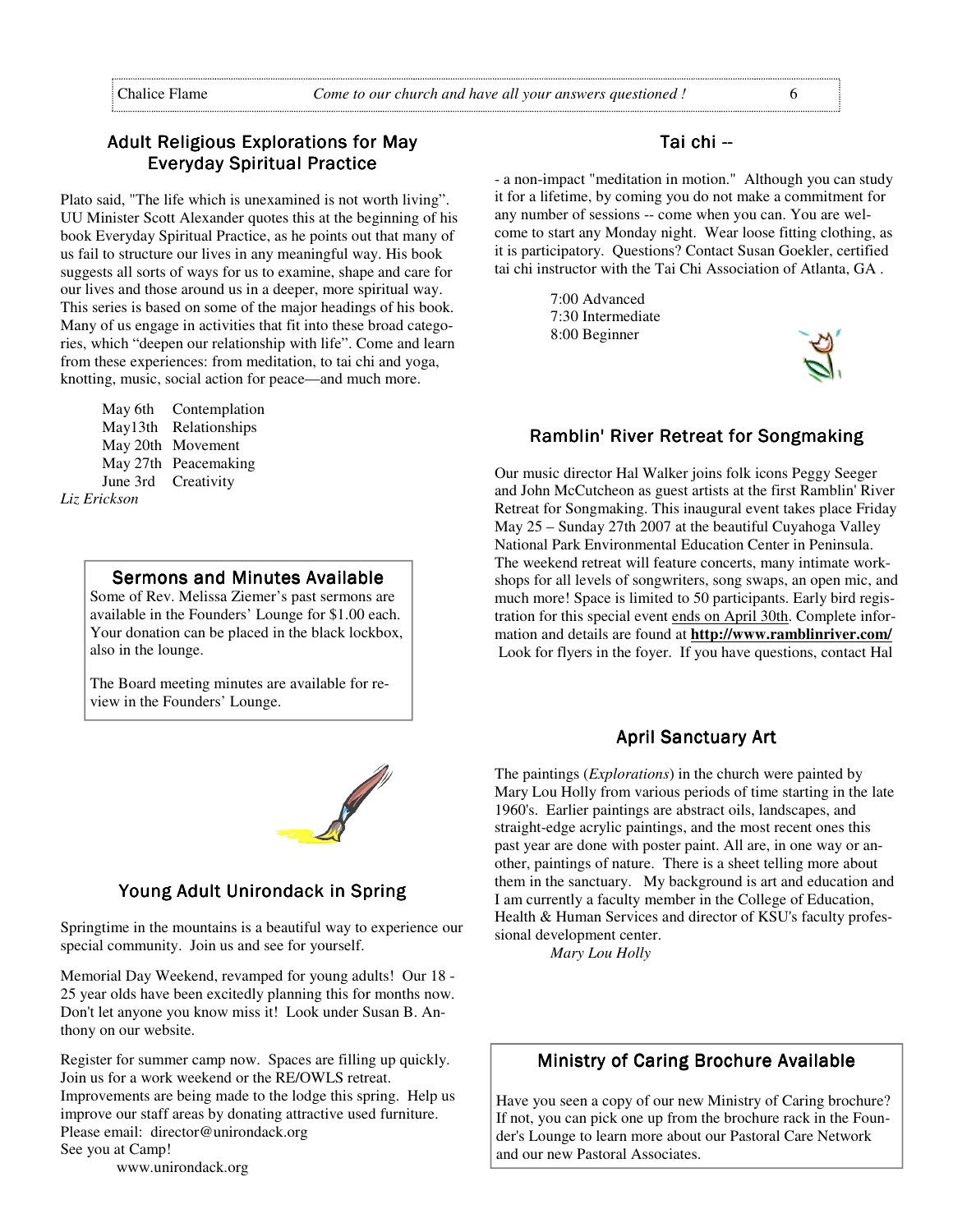| 29<br>10:45-11:05 Children's Choir (EA)<br>11:15 New U Class $(EA)$<br>12:00-3:00 Social Jus. mtg. $(FH)$<br>1:30-3:00 Pastoral Associates (EA)<br>$3:15-5:15$ Hogwarts mtg. ( <i>EA</i> )<br>4-6 Yoga/meditation<br>6:30 Adult Choir $(S)$<br>$7-9:00$ AA $(FH)$<br>7:30 Women's Choir $(S)$ | 30<br>$10:15$ am gentle<br>Yoga<br>5:15 gentle Yoga<br>7:00 Tai chi<br>7-8 Clan, Kent<br><b>Health Care</b>                        | 1<br>Thread/Web deadline<br>5:15 Mod. Yoga<br>7:00 Challenging Yoga<br>7-9:00 Pagan 101 (S)(p.<br>5)<br>7-9 Build Theology<br>(EA)                     | $\overline{c}$<br>9:30 am Yoga<br>1-3 Praxis mtg.<br>(EA)<br>7-9:00 Comm. On<br>Ministry $(EA)$<br>7-8 Pilates | 3<br>4:30-6:00 Yoga<br>6:30-8:00 Yoga                                                 | 4<br>2-5 Sanctuary in<br>use          | 5<br>7-10 Annual con-<br>gregational mtg.<br>- discussion $(S)$                           |
|-----------------------------------------------------------------------------------------------------------------------------------------------------------------------------------------------------------------------------------------------------------------------------------------------|------------------------------------------------------------------------------------------------------------------------------------|--------------------------------------------------------------------------------------------------------------------------------------------------------|----------------------------------------------------------------------------------------------------------------|---------------------------------------------------------------------------------------|---------------------------------------|-------------------------------------------------------------------------------------------|
| 6<br>10:45-11:05 Children's Choir (EA)<br>11 am Annual Congregational<br><b>mtg.</b> - vote $(S)(p, 4)$<br>12 New U Class<br>4-6 Yoga/meditation<br>$6:30$ Adult Choir $(S)$<br>7-9:00 AA (FH)<br>7:30 Women's Choir $(S)$                                                                    | 7<br>9-12 Campus Min-<br>isters mtg. $(F)$<br>$10:15$ am gentle<br>Yoga<br>5:15 gentle Yoga<br>7:00 Tai chi<br>7:00 Clan, Loyalton | 8<br>Thread/Web deadline<br>5:15 Mod. Yoga<br>7:00 Challenging Yoga<br>7-9:00 Our Many Lives<br>(EA)                                                   | $\boldsymbol{9}$<br>9:30 am Yoga<br>7-10 pm Board<br>mtg. $(EA)$<br>7-8 Pilates                                | 10<br>4:30 Yoga<br>6:30 Yoga<br>7-9 Men's Group<br>(EA)                               | 11<br>6-8 Art show<br>reception $(S)$ | 12<br>9-12 am-Plant sale                                                                  |
| 13<br>10:45-11:05 Children's Choir (EA)<br>11:15-12:15 New U Class (EA)<br>4-6 Yoga & meditation<br>$6:30$ Adult Choir $(S)$<br>$7-9:00$ AA $(FH)$<br>7:30 Women's Choir                                                                                                                      | 14<br>$10:15$ am gentle<br>Yoga<br>5:15 gentle Yoga<br>7:00 Tai chi<br>7:30-8:45 Celtic<br>Clan $(S)$                              | 15<br>Newsletter deadline<br>Thread/Web deadline<br>5:15 Mod. Yoga<br>7:00 Challenging Yoga<br>7-9 Build Theology<br>(EA)<br>7:30 CUUPS $(S)$ $(p, 5)$ | 16<br>9:30 am Yoga<br>6-9 Finance Com-<br>mittee $(EA)(p.$<br>3)<br>7-8 Pilates                                | 17<br>4:30 Yoga<br>6:30 Yoga                                                          | 18                                    | 19<br>RiverDay $(p, 5)$<br>8-5 Church in use-<br><b>OMD</b><br>6-10 Movie night<br>(p, 5) |
| 20<br>10:45-11:05 Children's Choir (EA)<br>4-6 Yoga & meditation<br>$6:30$ Adult Choir $(S)$<br>7-9:00 AA (FH)<br>7:30 Women's Choir                                                                                                                                                          | 21<br>$10:15$ am gentle<br>Yoga<br>5:15 gentle Yoga<br>7:00 Tai chi<br>7-8 Celtic Clan,                                            | 22<br>Thread/Web deadline<br>5:15 Mod. Yoga<br>7:00 Challenging Yoga                                                                                   | 23<br>9:30 am Yoga<br>7-8 Pilates                                                                              | 24<br>4:30 Yoga<br>6:30 Yoga<br>7:30-9:30 Annex<br>upstairs in use<br>$(EA)$ , church | 25                                    | 26                                                                                        |
| 27<br>10:30 One Service only<br>10:45-11:05 Children's Choir (EA)<br>4-6 Yoga & meditation<br>$6:30$ Adult Choir $(S)$<br>7-9:00 AA (FH)<br>7:30 Women's Choir                                                                                                                                | 28<br>Memorial Day<br>7:00 Tai chi<br>No Clan                                                                                      | 29<br>Thread/Web deadline<br>5:15 Mod. Yoga<br>7:00 Challenging Yoga                                                                                   | 30<br>9:30 am Yoga<br>7-8 Pilates                                                                              | 31<br>4:30 Yoga<br>6:30 Yoga                                                          | $\mathbf{1}$                          | $\overline{2}$<br>9-1 Tag Sale                                                            |

# May Church Events

Tai Chi: 7:00 Advanced, 7:30 Intermediate, 8:00 Beginner - Yoga and Tai Chi are held in Fessenden Hall \**EA*- Eldredge Annex; *FH*- Fessenden Hall; *FL*- Founders' Lounge; *L*- Library; S-Sanctuary *Calendar does not reflect changes or additions after April 20*

# **New Calendar System**

Since we're now a busier congregation, we've begun using an on-line calendar that you can access directly at www.localendar.com/public/uukent, or through our website at www.kentuu.org. We can update it as often as necessary and you can consult it any time day or night.

Don't have Internet access or really hate computers? Not to worry, paper versions of the same calendar will be available in the weekly *Thread from the Web* and monthly *Chalice Flame* newsletter.

 *Judy Brannan*